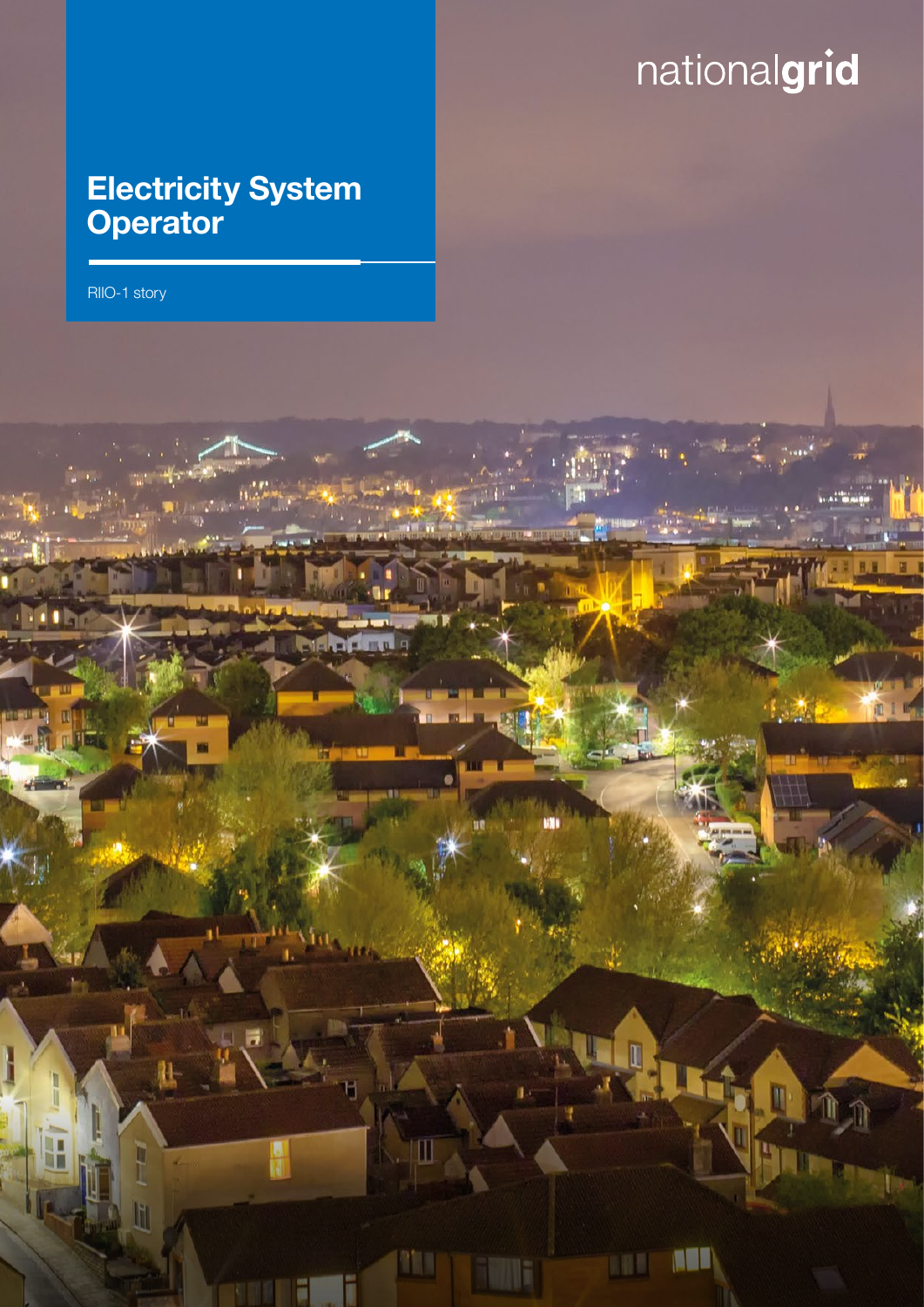As the Electricity System Operator (ESO), we make sure electricity supply and demand are balanced on a second-by-second basis in Great Britain.

We've worked hard to deliver for customers, service providers and consumers during the RIIO-1 price control, which runs from 2013 to 2021. We outline the story so far here. We will continue to work with our customers, service providers and consumers to focus our efforts and improve our performance.

| Our RIIO-1 ambitions                                                                 | 01       |
|--------------------------------------------------------------------------------------|----------|
| <b>Financial highlights</b>                                                          | 02       |
| Case Study 1 – Customer Connections<br>Case Study 2 - Balancing Services Development | 03<br>03 |
|                                                                                      |          |
| Case Study 4 – Codes                                                                 | 04       |
| Case Study 5 – Customer and Stakeholder Satisfaction                                 | 05       |

c Electricity System Operator RII - 1999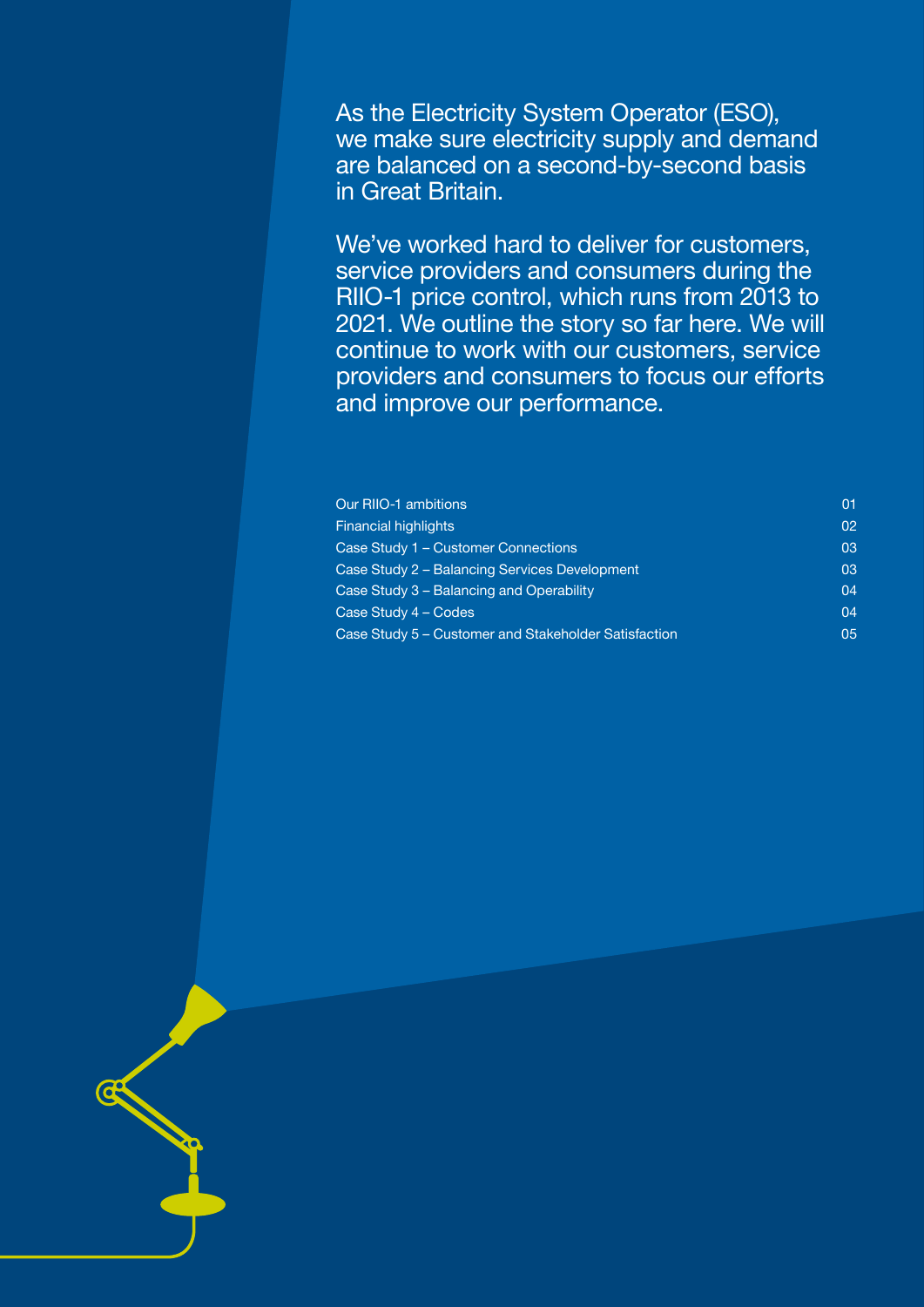## Our RIIO-1 ambitions

At the start of RIIO-1, we outlined three main ambitions in our Detailed Plan for System Operation. Here are some of the key areas of progress:

<span id="page-2-0"></span>



Network reliability

#### 1. Maintain security of supply and reliability of the transmission network

Our economy and way of life rely on a safe and reliable supply of electricity. As the ESO, we've helped achieve 99.9999% network reliability each year during RIIO-1, ensuring that whenever you flick a switch the lights come on.

#### $\overline{2}$

#### Minimise constraints and maximise the outputs of renewable generation

Keeping Britain's electricity system balanced costs around £1 billion a year. These costs are managed by the ESO and passed through to consumers. We've taken steps to cut these costs and decarbonise supplies, by:

- saving consumers more than £500m through our actions under the Balancing Service Incentive Scheme (BSIS)
- successfully managing much more renewable and local generation than predicted at the start of RIIO-1
- working with the industry to connect more low-carbon energy supplies. We've made it more straightforward for new low-carbon technologies to enter the market, while minimising costs to consumers.

#### 3. Maximise the benefits introduced by the Transmission Owner capital plans, and use of smart network assets

We're embracing new technologies and thinking innovatively to play our part in unlocking £8 billion in annual consumer savings to 2030 that smart power<sup>1</sup> can deliver.

Achievements include:

• Gaining support for flexible technologies through our *[Power](http://powerresponsive.com/)  [Responsive](http://powerresponsive.com/)* programme, with 1,500 organisations signed up.

- Removed barriers for providers of flexible power. The number of balancing service providers has risen by 70% since 2011.
- Performed cost–benefit analyses of proposed transmission investment decisions to make sure consumers get value for money through our annual *[Network Options Assessment](https://www.nationalgrid.com/uk/publications/network-options-assessment-noa)*.

#### Where we need to improve

Data plays a critical role in our operations. It is vital to efficiency, productivity and robust decision-making. We are building the right capabilities to manage our data better. This will help us to meet the needs of our customers and regulators. We are 18 months into a 3.5-year programme to embed the National Grid Group Data Management Principles and Minimum Standards. The aim is to ensure confidence in data, based on improved data quality and controls.

An area of particular stakeholder focus has been the Electricity Balancing System (EBS) project. The aim of the EBS project was to provide a modern replacement of legacy balancing mechanism systems to optimise our balancing processes. At the outset of the project the EBS solution was intended to be in place and operational by early 2016 but the project experienced delays and functional delivery complications. EBS is a complex IT project and we continue to work with the supplier to try to overcome the challenges faced. More recently we have agreed to move forward with a mixed solution estate which will make use of EBS and certain elements of the existing Balancing Mechanism solution whilst we develop industry standard web interfaces services to enable more flexible external access.

1 Smart power: A National Infrastructure Commission Report *[https://www.gov.uk/](https://www.gov.uk/government/publications/smart-power-a-national-infrastructure-commission-report) [government/publications/smart-power-a](https://www.gov.uk/government/publications/smart-power-a-national-infrastructure-commission-report)[national-infrastructure-commission-report](https://www.gov.uk/government/publications/smart-power-a-national-infrastructure-commission-report)*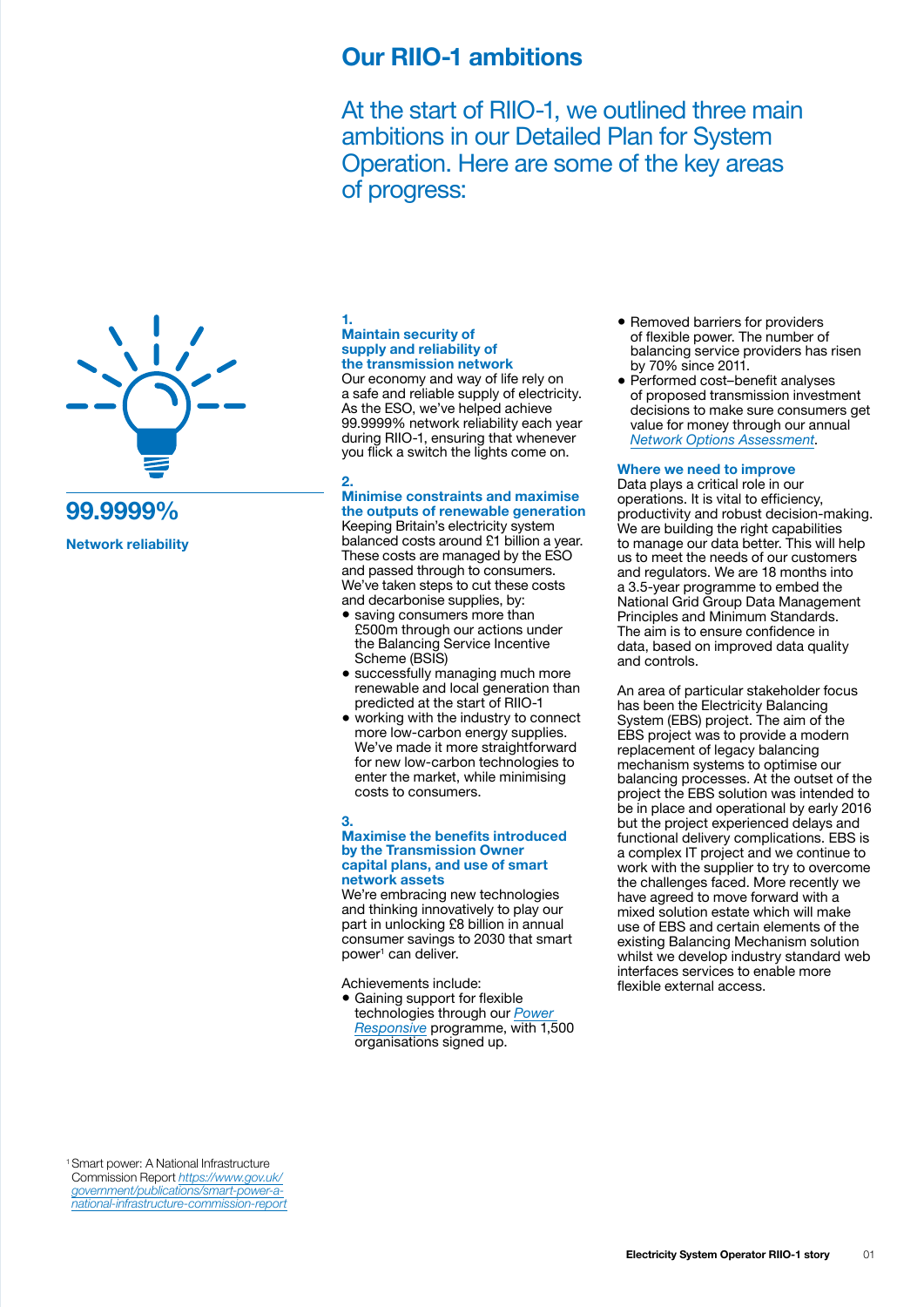## Financial highlights<sup>2</sup>

## Our operating costs and the costs of balancing the electricity system are ultimately passed on to consumers in their electricity bills.

We manage these costs carefully, resulting in savings for consumers, as described below.

#### Allowed revenue

Ofgem sets the amount we're allowed to recover from customers to run our business, with any overspend or

underspend split roughly 50-50 between the ESO and customers, and ultimately consumers. Through being more efficient and finding a better way, we underspent by £19.4m over the first four years of RIIO-1, providing £10m savings for consumers.



£513m Amount we have saved consumers by reducing balancing costs

<span id="page-3-0"></span>£19.4m

Amount we have underspent by, over the first four years of RIIO-1

#### System balancing savings

From 2013–2017, we were incentivised to reduce balancing costs through the

Balancing Services Incentive Scheme (BSIS). As a result of our actions, we saved consumers £513m.



#### ESO Forward Plan

From now until RIIO-2 begins, Ofgem is trialling a new way of incentivising us. Each year, we'll publish a *[Forward](https://www.nationalgrid.com/uk/about-grid/our-role-industry/future-electricity-system-operator)  [Plan](https://www.nationalgrid.com/uk/about-grid/our-role-industry/future-electricity-system-operator)*, and our performance will determine  $\overline{a}$  reward or penalty of up to  $\pm$ £30m. This marks a major step forward in our transparency, and customer and

stakeholder engagement, and greater accountability to our stakeholders for our performance. It's also an important step towards *[legal separation](https://www.nationalgrid.com/uk/about-grid/how-we-are-regulated/eso-and-eto-business-separation)* from the National Grid Electricity Transmission Owner, a key enabler for the ESO in facilitating industry change.

2 National Grid Electricity Transmission Performance Reports 2013/14 to 2016/17 – Talking Networks *[http://www.talkingnetworkstx.com/General-](http://www.talkingnetworkstx.com/General-Performance.aspx)[Performance.aspx](http://www.talkingnetworkstx.com/General-Performance.aspx)*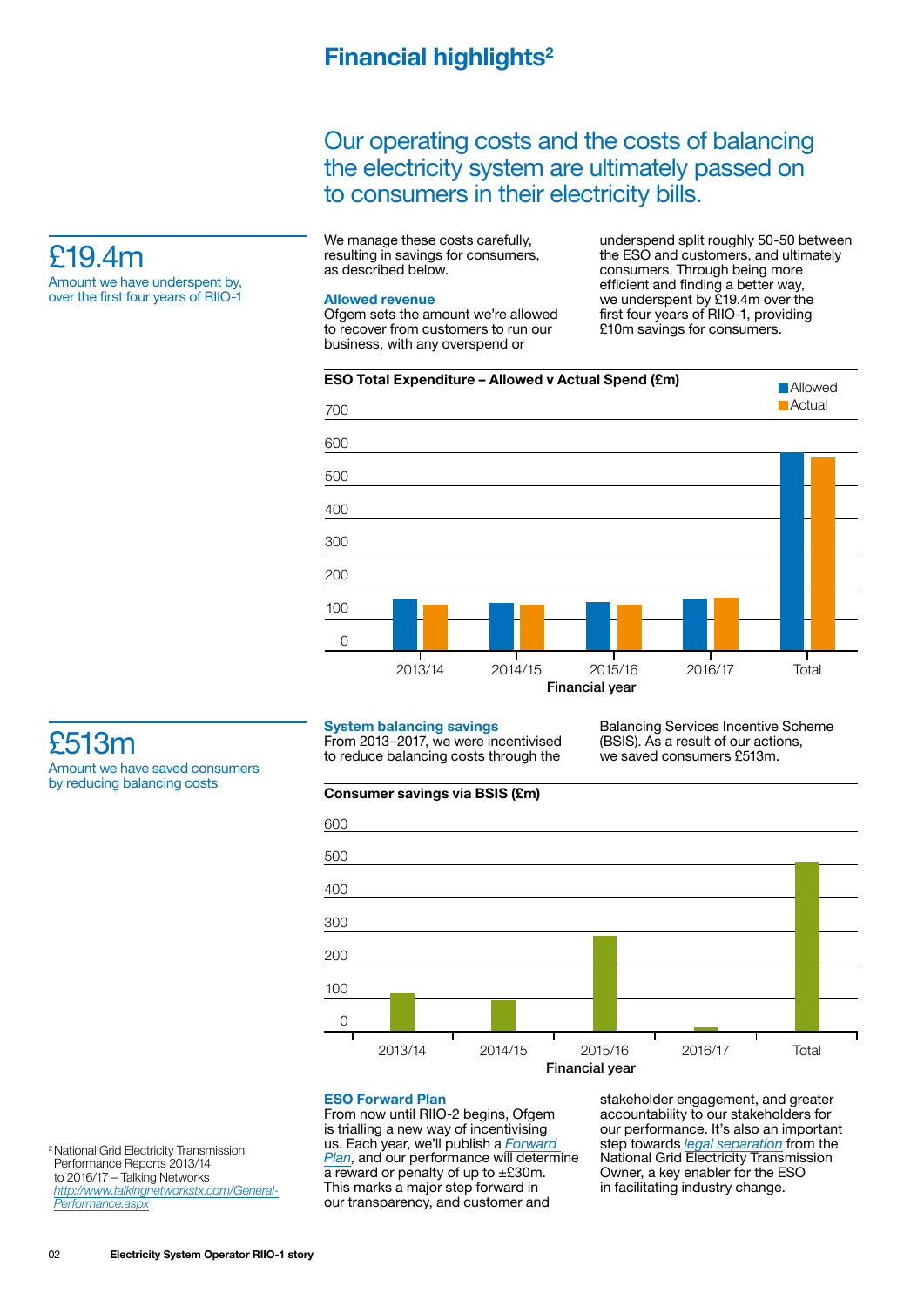## Case Studies

Case Study 1 – Customer Connections We have worked with the electricity transmission owners to improve the process for connecting new generation and demand.

#### Key achievements

- We haven't missed our three-month connection offer deadline in the first four years of RIIO-1<sup>3</sup>.
- The number of connection applications received has more than doubled over the last four years, reflecting the number of new market entrants and technologies.
- We are working with our customers to better understand their needs and improve our processes and service.

#### Benefits in brief

By offering connections in good time, we make sure low-carbon generation and innovative technologies are connected to the network, bringing environmental benefits and savings for consumers.



Case Study 2 – Balancing Services Development We've done a lot of work to make balancing services more transparent and competitive.

We are now working with customers and stakeholders to do more, including through the ESO Forward Plan process.

#### Key achievements

- Our *[System Needs and Product](https://www.nationalgrid.com/uk/electricity/balancing-services/future-balancing-services)  [Strategy](https://www.nationalgrid.com/uk/electricity/balancing-services/future-balancing-services)* consultation helped us create our Future of Balancing Services Ambition and a new product roadmap.
- The number of customers providing services jumped from 73 in April 2011 to 125 in April 2018.
- We have around 250 conversations with potential providers every year, compared with 20 at the start of RIIO-1.

#### Benefits in brief

By ensuring we have the right tools to efficiently and economically balance the electricity network, we save costs for customers and consumers and create opportunities for providers.



<span id="page-4-0"></span>300 Connection applications received in 2016/17

250 Conversations with potential providers every year

<sup>3</sup> National Grid Electricity Transmission Performance Reports 2013/14 to 2016/17 – Talking Networks *[http://www.talkingnetworkstx.com/General-](http://www.talkingnetworkstx.com/General-Performance.aspx)[Performance.aspx](http://www.talkingnetworkstx.com/General-Performance.aspx)*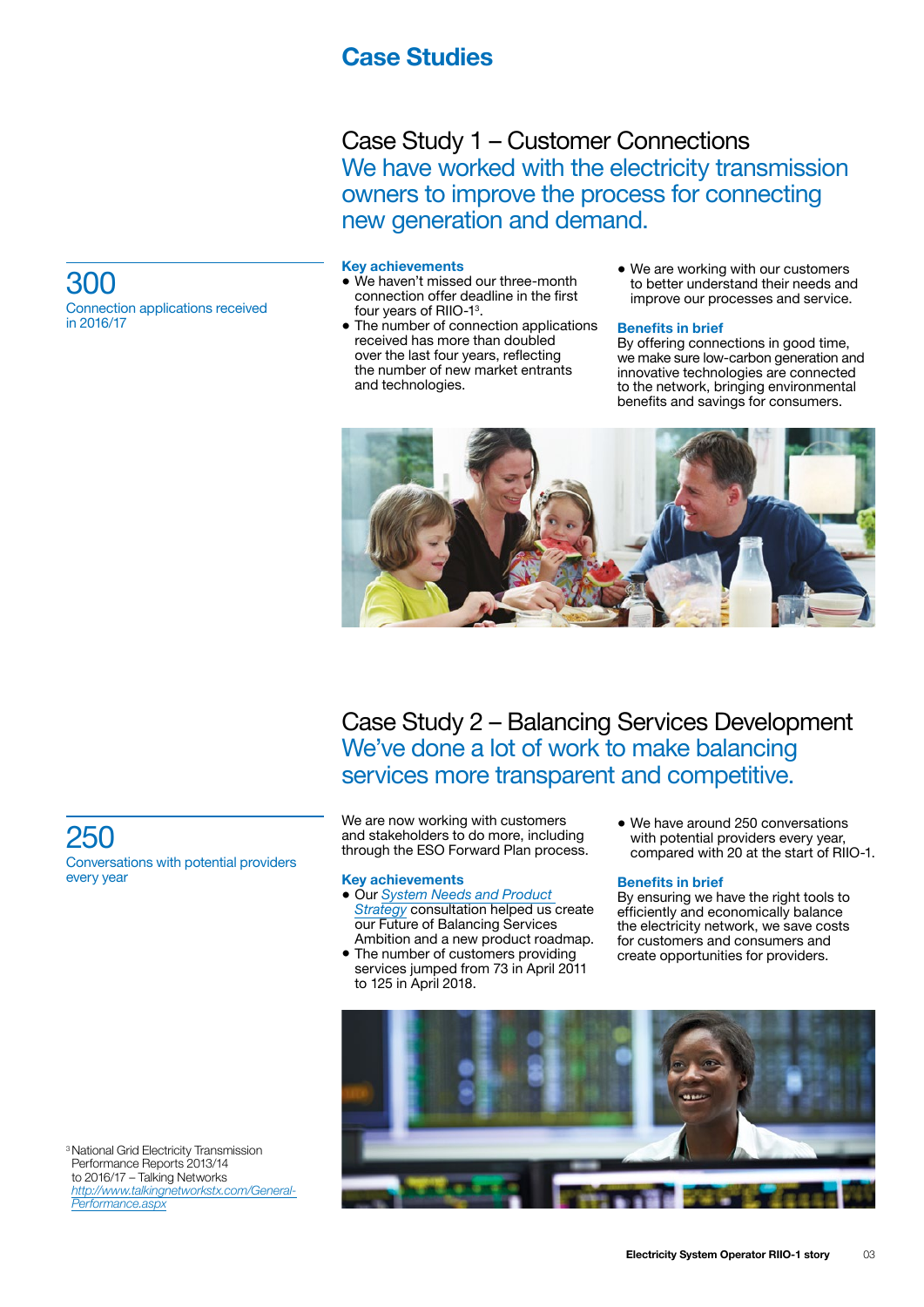## Case Studies

Case Study 3 – Balancing and Operability We're responsible for managing system balancing and operability in a fast-changing energy landscape.

#### Key achievements

- A rise in intermittent generation means we now have to take more actions to balance the system.
- We're increasingly looking across the whole system for solutions, working with partners on projects including the Regional Development Programmes (RDPs) and the Energy Networks Association (ENA) *[Open Networks](http://www.energynetworks.org/electricity/futures/open-networks-project/)* project.

#### Benefits in brief

A joined-up, whole-system approach can help us improve operability and benefit everyone from network operators to end consumers.



Case Study 4 – Codes Electricity codes provide the rules for operating the transmission network. We promote competition through our administration of industry codes.

#### Key achievements

- We spearheaded a move to open code governance, which means any code signatory can propose changes.
- We implemented eight European codes, developed in collaboration with our European partners, through 30GB code modifications.

#### Benefits in brief

By ensuring the codes and governance processes are fit for purpose, we make it easier for new technologies that can minimise costs and ensure operability to enter the market.



<span id="page-5-0"></span>

the Industrial Revolution in April 2017

3

Codes that we administer on behalf of the GB energy industry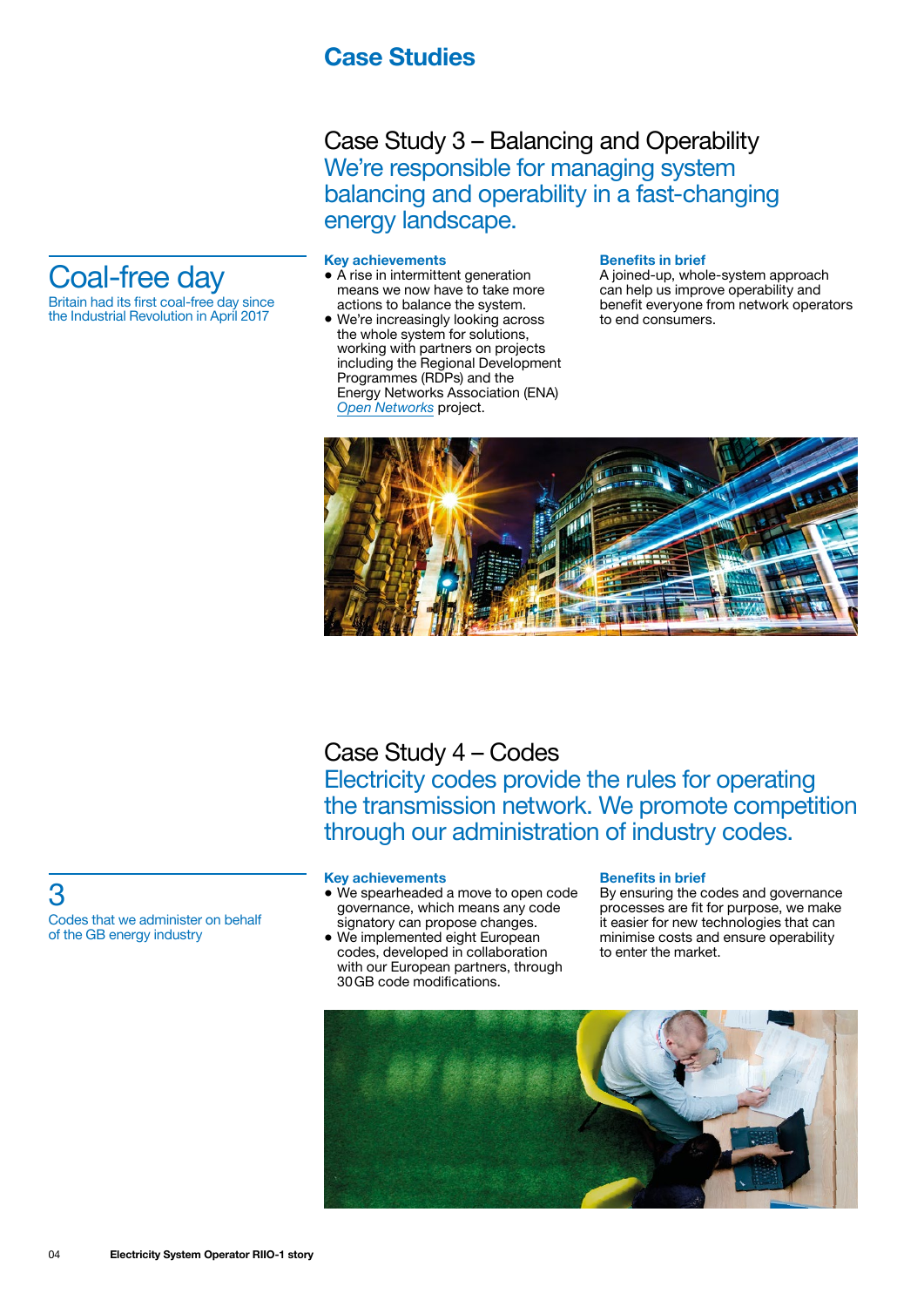## Case Studies

## Case Study 5 – Customer and Stakeholder Satisfaction When we get things right for customers, it has a positive impact on electricity consumers.

## <span id="page-6-0"></span>480

Organisations involved in development of Future Energy Scenarios 2017

We seek regular feedback from our customers and stakeholders, through formal (including satisfaction surveys which currently consider the ESO as part of NGET) and informal (the daily conversations we have with colleagues across the industry) mechanisms. We know that we can sometimes be frustrating to work with and are committed to addressing this.

#### Key achievements

- Customer and stakeholder satisfaction<sup>4</sup> has been mixed and we have lots more to do. Our focus on future improvements is outlined in our Forward Plan.
- Undertaken a series of customer journeys and customer immersions to better understand and respond to our customers' needs.
- Engaged with thousands of customers and stakeholders on an annual basis, through our Future Energy Scenarios, Power Responsive programme and hosted industry forums.

#### Benefits in brief

By understanding our customers better, we improve the service we provide them and provide value for money. This allows our customers to serve electricity consumers better.



#### Customer and Stakeholder Survey Results Average score (out of 10) Customer survey



4 National Grid Electricity Transmission Performance Reports 2013/14 to 2016/17 – Talking Networks *[http://www.talkingnetworkstx.com/General-](http://www.talkingnetworkstx.com/General-Performance.aspx)[Performance.aspx](http://www.talkingnetworkstx.com/General-Performance.aspx)*